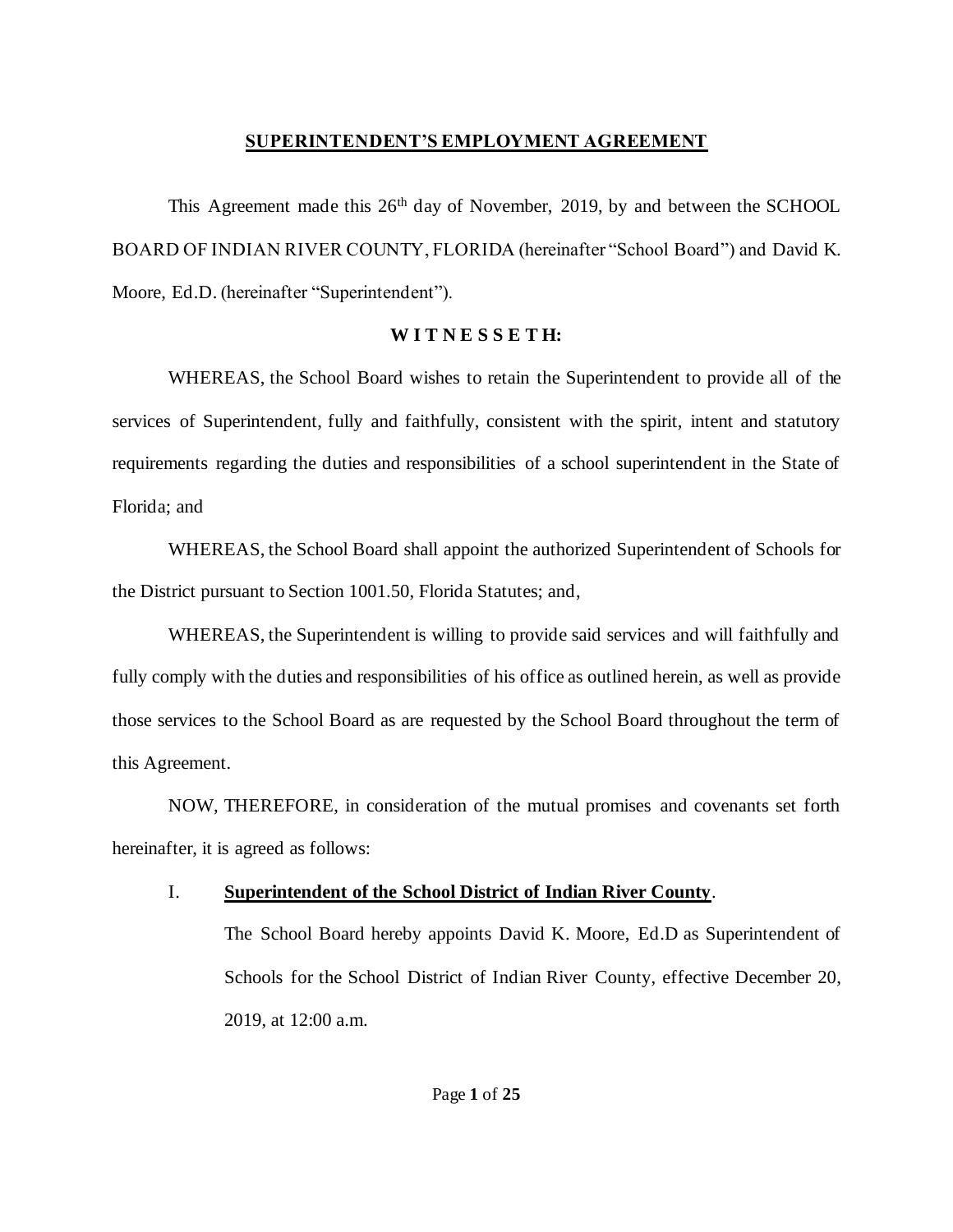## II. **Services and Duties**.

## A. Superintendent Is the Chief Executive Officer.

The Superintendent shall use his best efforts and devote his full working time to provide those services and work required of the Superintendent by law, such additional duties as are prescribed by the School Board, and the job description adopted by the School Board. The Superintendent shall be the Chief Executive Officer of the School District, and, subject to conformance with applicable laws and School Board policies (duly enacted pursuant to law) and directives of the School Board (by majority vote or consensus by a quorum present at a duly conducted public meeting), shall have charge of the administration of all schools, facilities and personnel within the District. The Superintendent shall provide supervision directly and indirectly of all staff members and shall organize, reorganize and arrange the administrative and supervisory staff as best serves the School District subject to approval by the School Board.

B. Conformance with Law and Duly Enacted Board Policy and Directive.

The Superintendent's duties relating to the District's school system shall be those provided by the rules and policies of the School Board, laws of the State of Florida, rules and regulations of other appropriate administrative agencies, including but not limited to the Florida Department of Education and the United States Department of Education, and such special duties and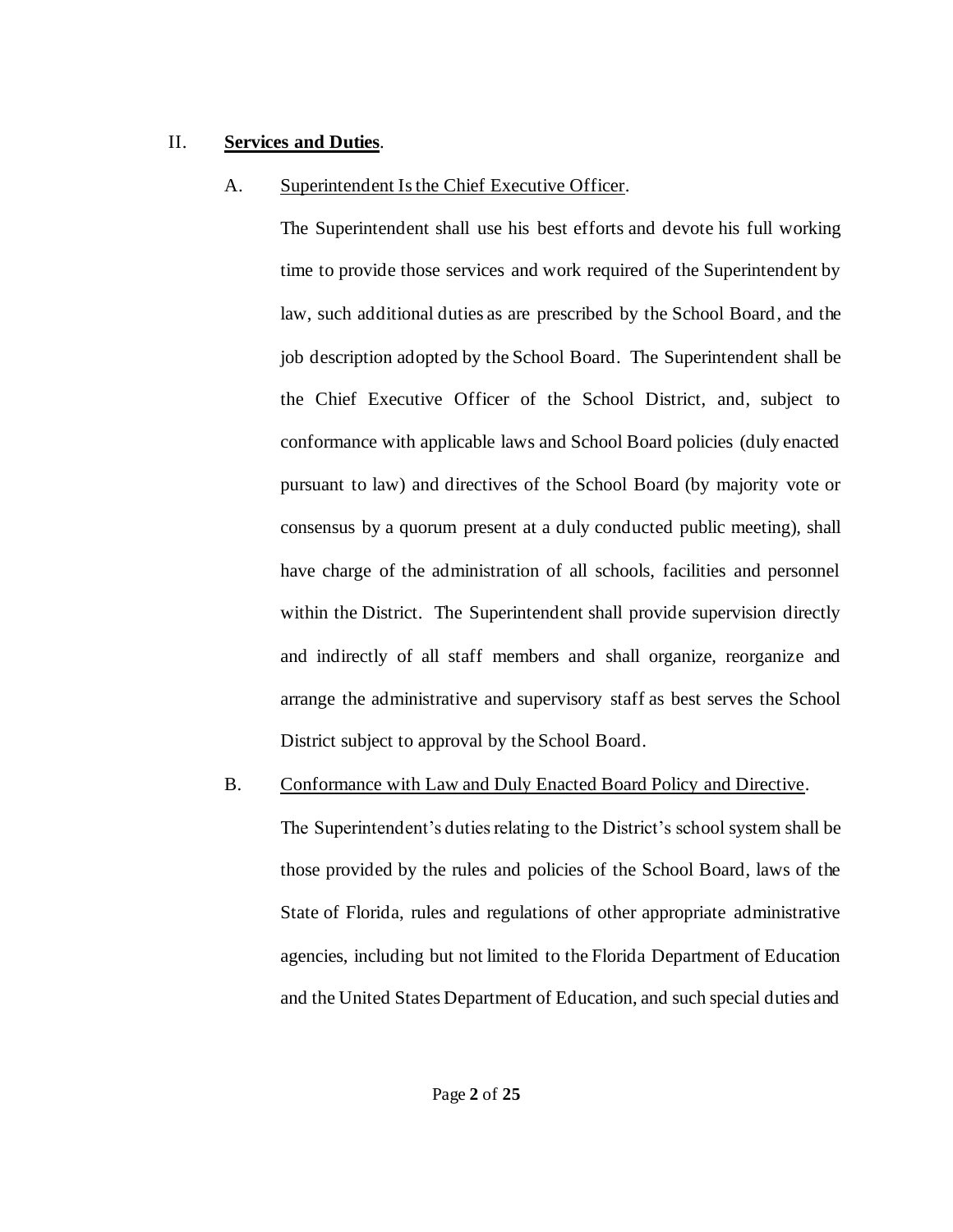functions as may be prescribed or assigned by the School Board through mutual goal setting or other forms of direction. All of such duties shall be performed within the time frames or deadlines imposed by law, applicable policy, rule, or goal setting. Absent a legally imposed time frame, the Superintendent shall perform his duties within a reasonable period of time and with due regard for promptness, diligence and professionalism.

#### C. Obligation of the Superintendent to Present Matters for Decision.

The Superintendent is required by law, School Board policy, and, from time to time, by direction of the School Board, to bring certain matters before the School Board for consideration, decision, or other action. In addition to such matters, the Superintendent is charged to exercise his best professional judgment and shall timely present to the School Board such recommendations which the Superintendent may determine are reasonably necessary for the successful accomplishment of his duties as Superintendent.

### D. Devotion of Resources.

The Superintendent shall assign or devote such resources and personnel in a manner which in his judgment best serves the interest of the School District of Indian River County, Florida, consistent with law and the policies and direction of the School Board of Indian River County.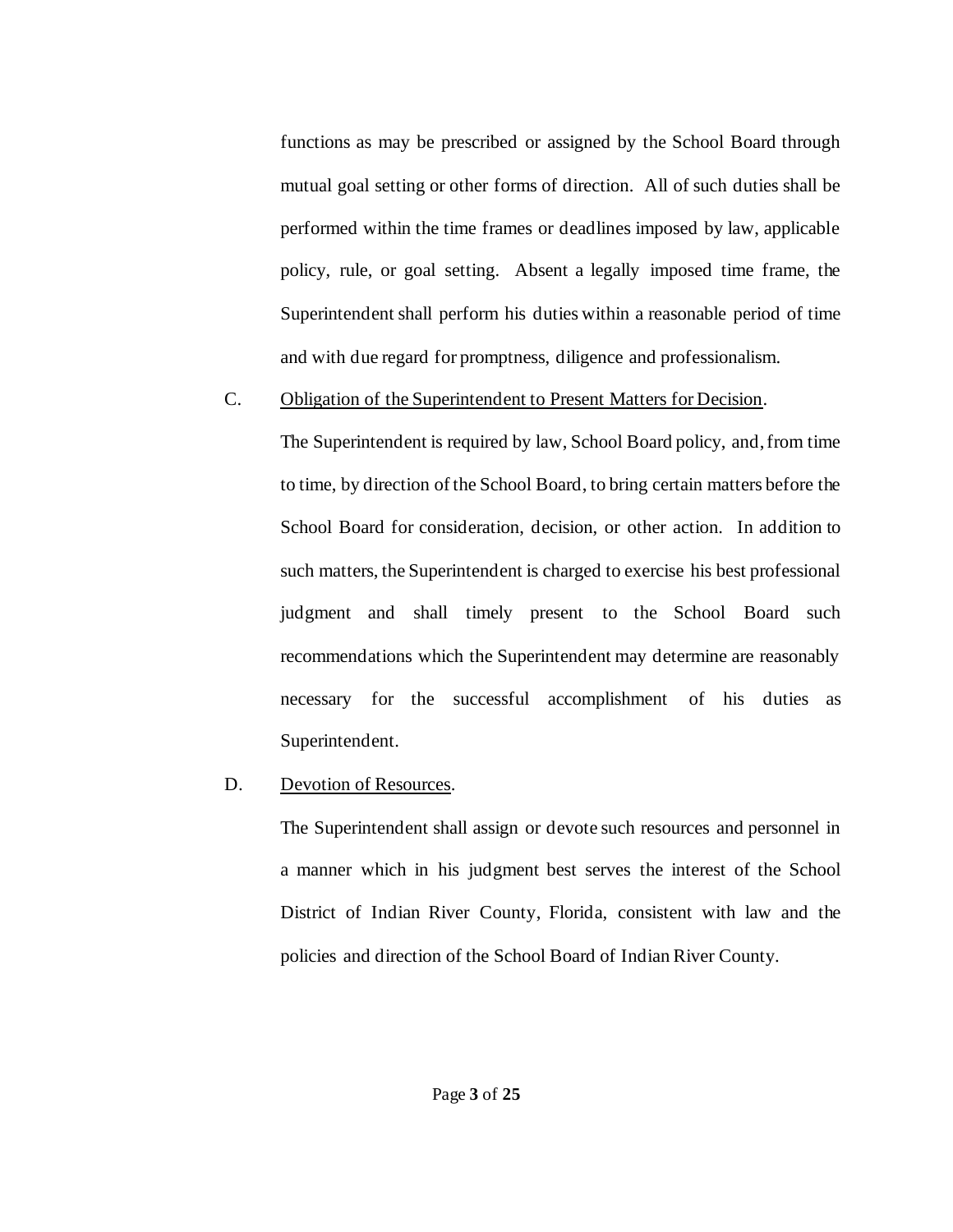### E. Certification.

The Superintendent shall at all times throughout the term of this Agreement obtain, (if necessary), maintain and keep current a valid certification in administration and supervision or equivalent, as issued by the Florida Department of Education. The Superintendent shall notify the School Board immediately of any change in the status of such certification. Suspension, revocation, or lapse of such certification shall be deemed a breach of this Agreement by the Superintendent and shall release the School Board from all obligations under this Agreement.

- F. Re-assignment. Without the written consent of the Superintendent, the School Board shall not re-assign the Superintendent to another position, nor shall it re-assign his duties to other employees in the District.
- G. Residence. During the entire period of employment under this Agreement, the Superintendent shall maintain a residence in Indian River County, Florida.
- H. Outside Professional Activities. While the Superintendent shall devote his full working time to the affairs and activities of the District, the Superintendent may serve as a paid or unpaid consultant to other school districts or educational agencies, lecture, engage in writing and speaking activities, or engage in other professional activities as long as those activities do not impede or interfere with the Superintendent's ability to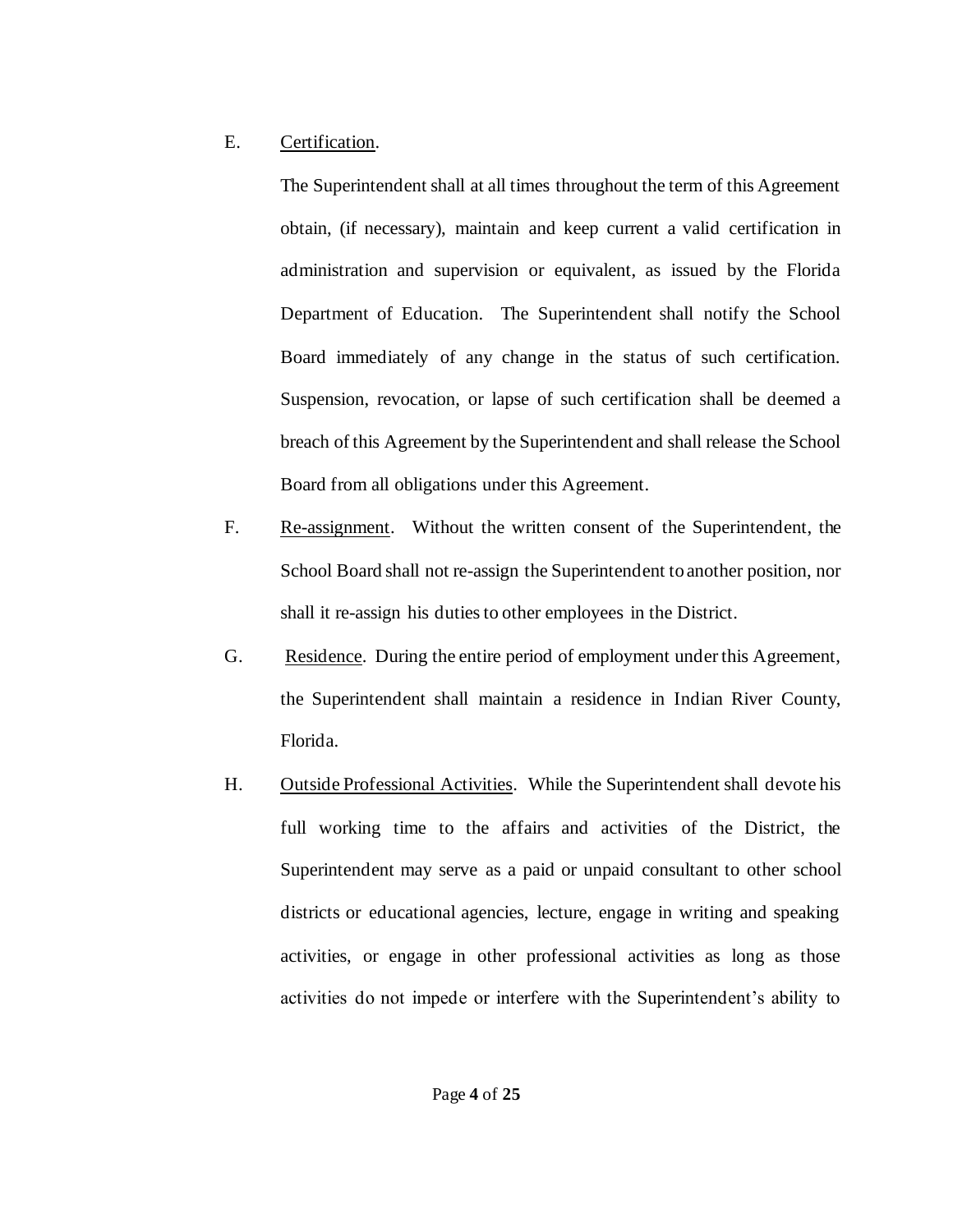perform his duties under this Agreement. However, such outside professional activities shall not be allowed in the first year of this Agreement, shall not occur until after the Superintendent has obtained the Chief Executive Officer Leadership Development Program Certificate described below, and the School Board Chairman must provide prior approval of such outside professional activities. Further, any such outside professional activities, whether paid or unpaid, shall be charged against the Superintendent's vacation leave, sick leave, or personal leave.

#### III. **Term of Agreement.**

This Agreement for Superintendent duties shall commence on December 20, 2019, at 12:00 a.m., and shall remain in full force and effect, continuously, until June 30, 2024, at 11:59 p.m., unless terminated sooner pursuant to this Agreement. This Agreement may automatically extend for additional years as provided in paragraph V. below.

A. Transition Period. Commencing December 2, 2019 and ending December 19, 2019 (up to a total of 13 working days), Dr. Moore shall serve in the capacity of Consultant to the School Board, review pertinent information and meet with the current Interim Superintendent as needed, to evaluate the School District and transition into the position of Superintendent. The services to be provided by Dr. Moore during the Transition Period will not constitute employment by the School Board and the Superintendent will not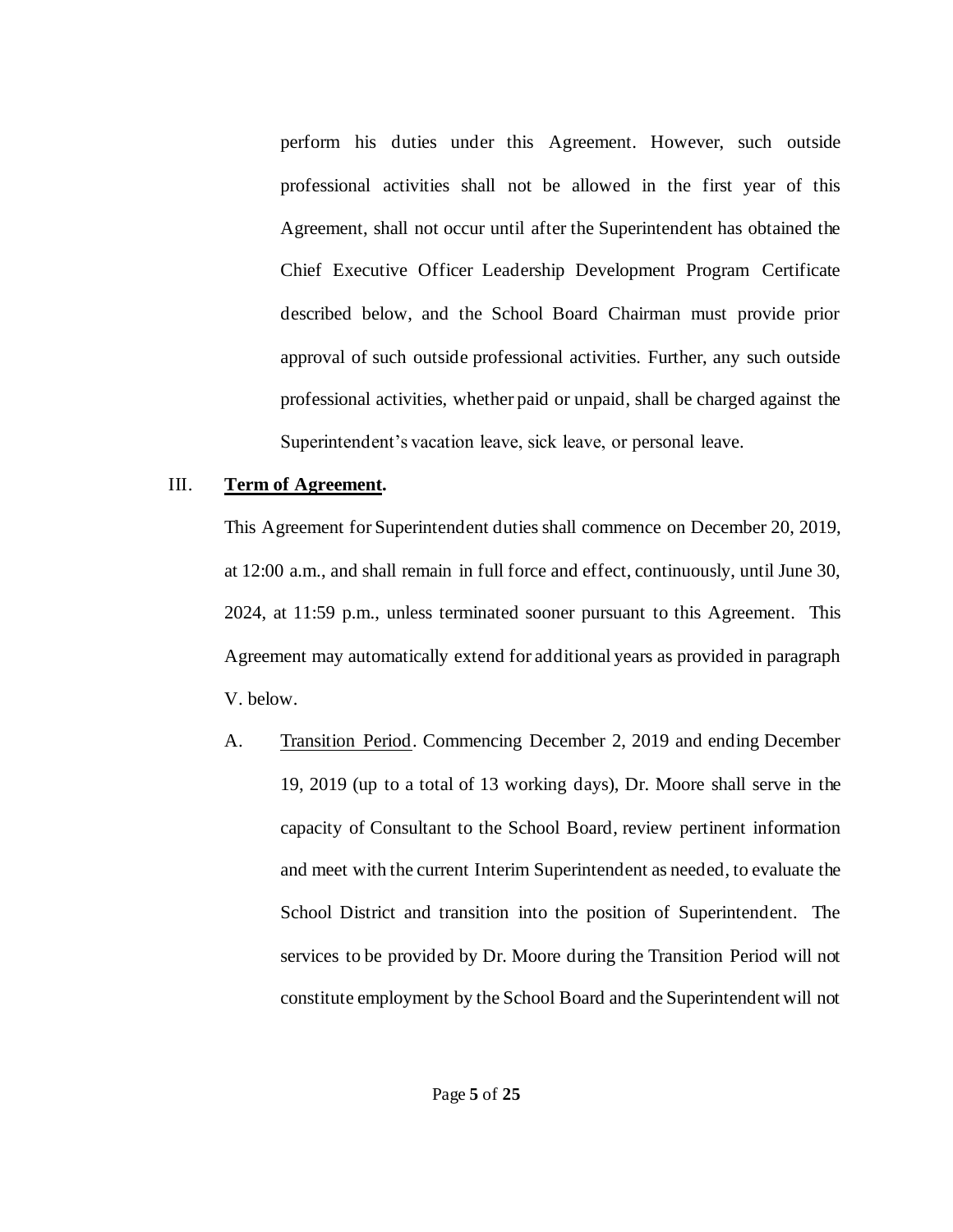be an employee of the School Board until December 20, 2019. Dr. Moore will be compensated for his consulting services on a per diem basis in an amount to be determined by reference to the base salary provided for in paragraph IV.A. below. Additionally, the School Board will pay for the costs of Dr. Moore's attendance at the FADSS/FSBA joint conference which he will attend during the Transition Period.

#### IV. **Compensation**.

For all services rendered by the Superintendent under this Agreement, the School Board shall pay and provide for the Superintendent the salary, and other benefits described hereafter:

A. Base Salary. The Superintendent shall receive an annual salary of One Hundred Eighty Thousand Dollars (\$180,000.00) from December 20, 2019 through June 30, 2021, less appropriate deductions for employment taxes and income tax withholding. Beginning with the fiscal year July 1, 2021 - June 30, 2022, and each subsequent fiscal year thereafter, if the Superintendent receives an overall performance rating of satisfactory or greater on the evaluation described in paragraph VII herein, then he shall receive for that fiscal year the same percentage wage increase, if any, on the same basis granted to other 12 month administrators of the District. In no event shall the Superintendent receive less in base salary in subsequent years than he did in the immediate prior year of this Agreement.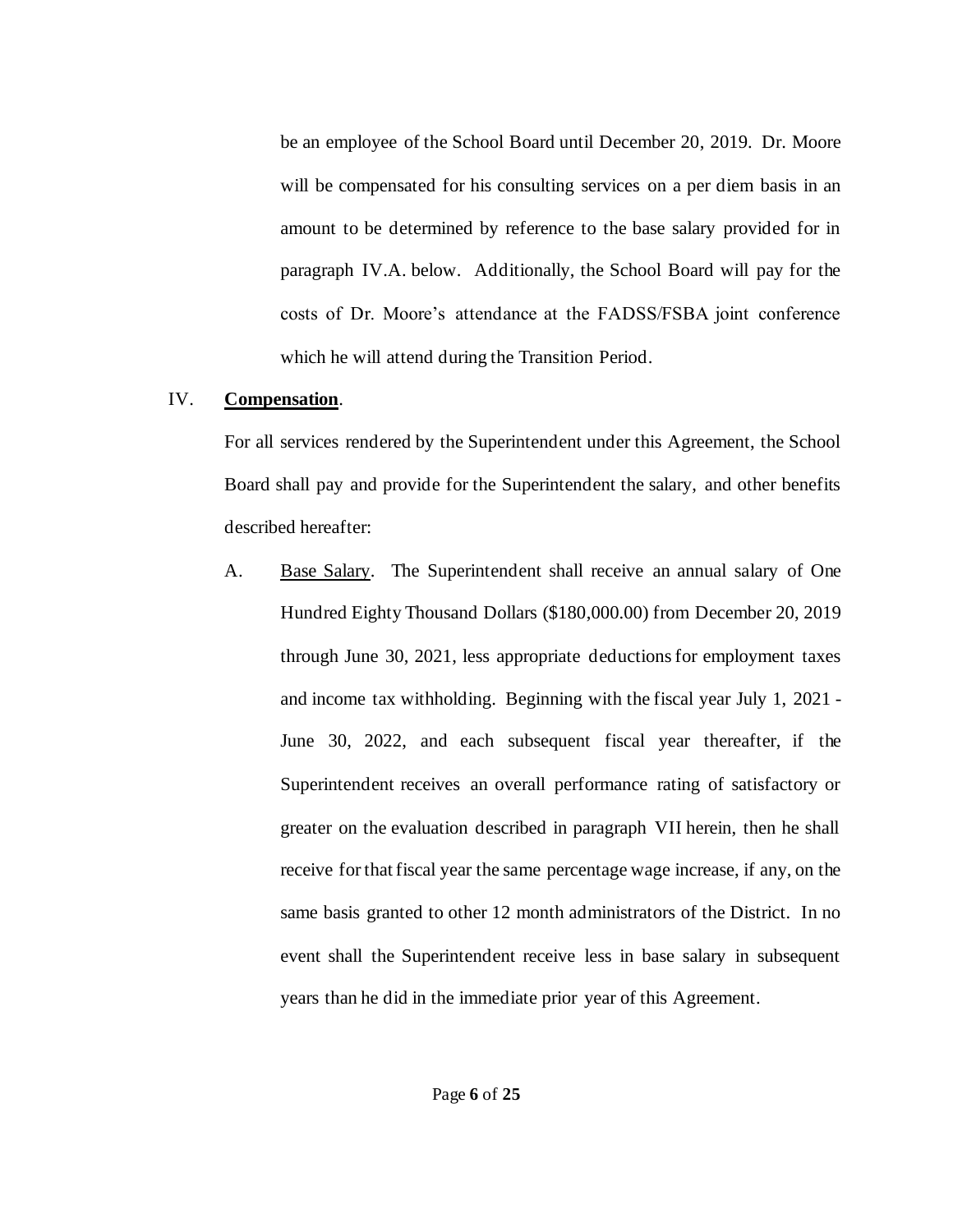- B. Deferred Compensation. The Superintendent shall receive deferred compensation in the form of a contribution to a tax sheltered annuity plan or similar vehicle in the name of the Superintendent, in the amount of 5% of his base salary. The deferred compensation shall be paid into the Superintendent's account monthly and it shall be fully vested and earned upon its deposit.
- C. Florida Retirement System. The Superintendent shall participate in the Senior Management Category of the Florida Retirement System, subject to then applicable laws and rules relating to such category and program.
- D. Chief Executive Officer Leadership Development Program Certificate. The parties agree the Superintendent shall participate in, and receive the Chief Executive Officer Leadership Development Program Certificate pursuant to Section 1001.47, Florida Statutes, to the extent that program is in effect and an appointed Superintendent is permitted to participate. The School Board shall fund all reasonable and necessary costs incurred by the Superintendent in complying with the requirements of the program, and in obtaining and maintaining certification pursuant to the program requirements. Obtaining this certificate and maintaining it in good standing is a requirement of this Agreement, to the extent that Florida law provides for the continuation of the program and allows an appointed superintendent to participate therein. In addition to the base salary provided in subparagraph A above, the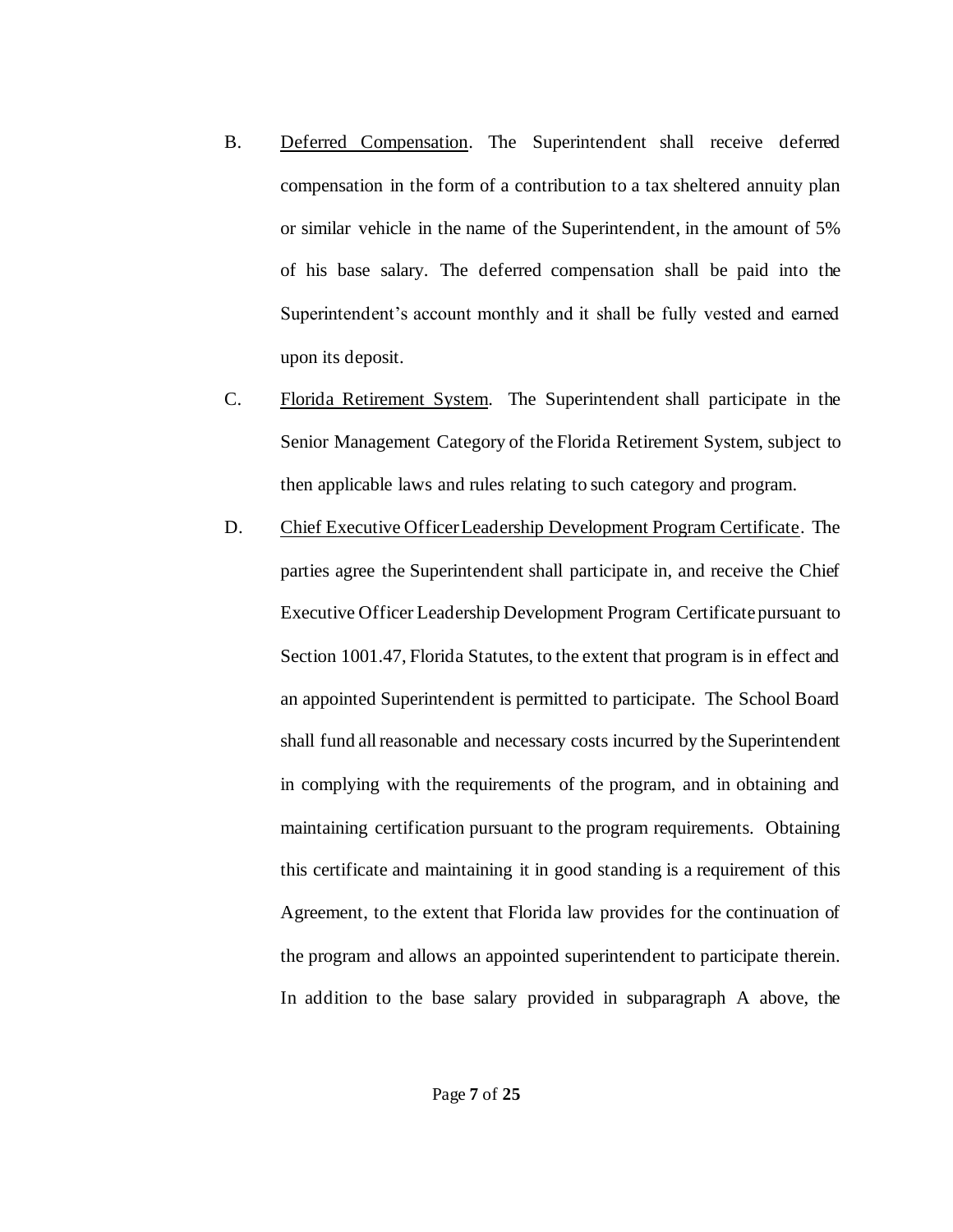Superintendent shall receive an annual performance salary incentive from the Board in the amount provided for elected Superintendents pursuant to Sections 1001.47(4) and (5), Florida Statutes, so long as the Superintendent has successfully completed all phases of the program as described in that statutory section, and demonstrated successful performance as determined by the Florida Department of Education, as set forth in that statutory section. Upon completion of Phase 1, the Superintendent shall be entitled to an additional \$2,000.00 per year. If the certification is earned during a calendar year, the increase shall be pro-rated from the date the certification is received until June 30 of that year. Upon the successful completion of both Phases, the Superintendent shall be compensated in accordance with Section 1001.47(5)(b), Florida Statutes, where he shall be paid a salary incentive of not less than \$3,000.00 nor more than \$7,500.00, based upon his performance evaluation. After the Superintendent is initially certified, he must complete a similar performance assessment process annually to maintain certification and the continuance of the salary incentives.

E. Civic and Community Activities Expenses. The School Board will annually budget a fund of Three Thousand Dollars (\$3,000.00) that the Superintendent shall have available to expend for civic and community activities, civic club memberships that the Superintendent believes will benefit directly or indirectly the School District, and activities that promote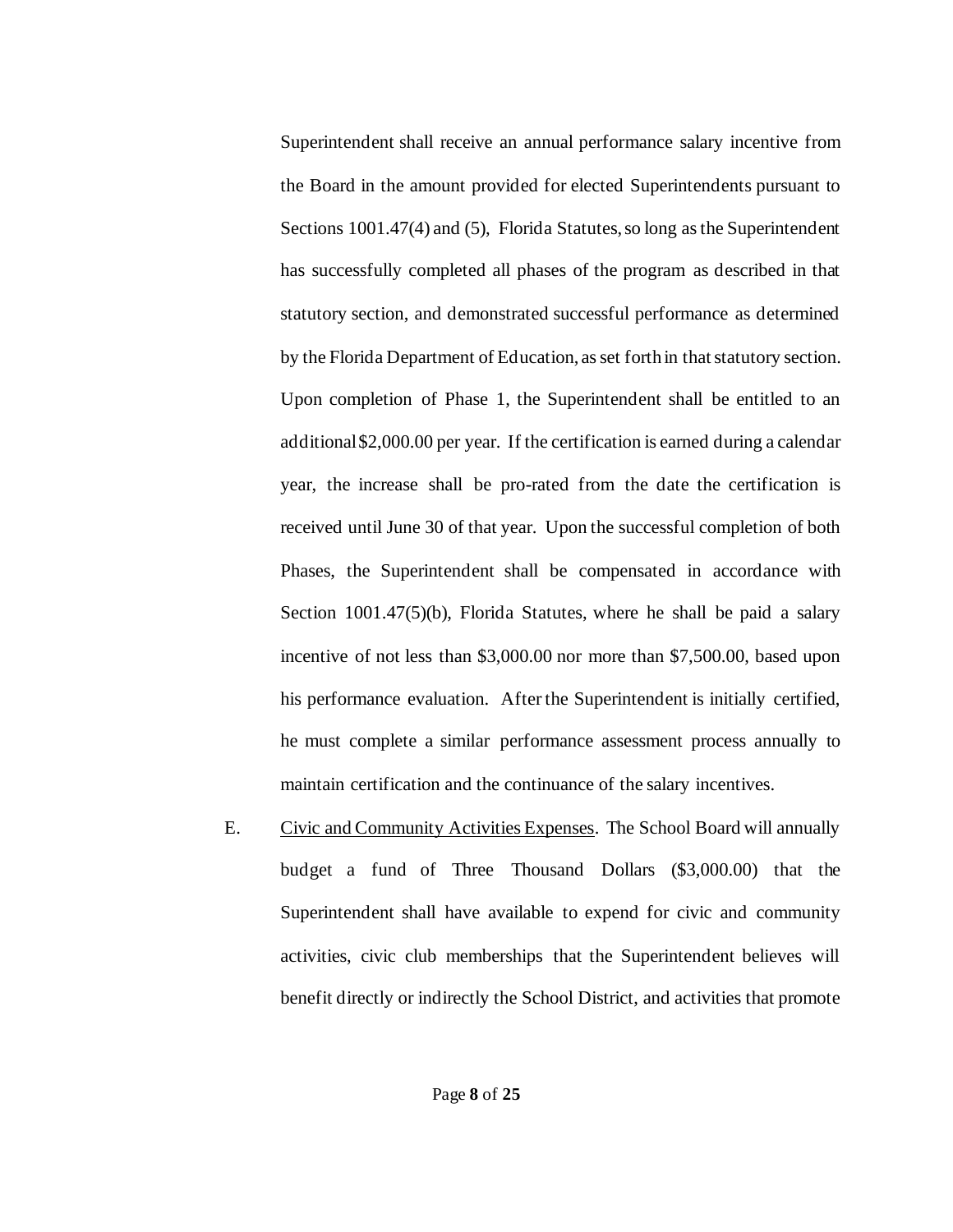good relations with the public, business community and other community and civic leaders. The Superintendent must obtain the permission of the School Board to exceed Three Thousand Dollars (\$3,000.00) annually in expenditures in this category. However, notwithstanding any other provision hereof, in no event shall the Superintendent expend more than his purchase order authority for expenditures in this category, and all expenditures in this category shall be reported to the Board at least quarterly or on such other schedule as the School Board may direct.

- F. Automobile Allowance. The School Board shall provide the Superintendent with a monthly allowance of \$850.00 for in-county business use of the Superintendent's personal automobile which may be used to fund car payment, automobile insurance, care, maintenance, fuel, oil, or travel expenses in the Superintendent's discretion. This automobile allowance is in lieu of and in place of the provision or use of a District vehicle.
- G. Per Diem and Travel Expenses of the Superintendent Not Otherwise Accounted For. The School Board shall reimburse the Superintendent, for authorized and reasonably necessary out-of-county travel and per diem expenses incurred as a result of the Superintendent providing services to the School District pursuant to this Agreement, in accordance with the provisions for per diem and travel expense reimbursement of public officers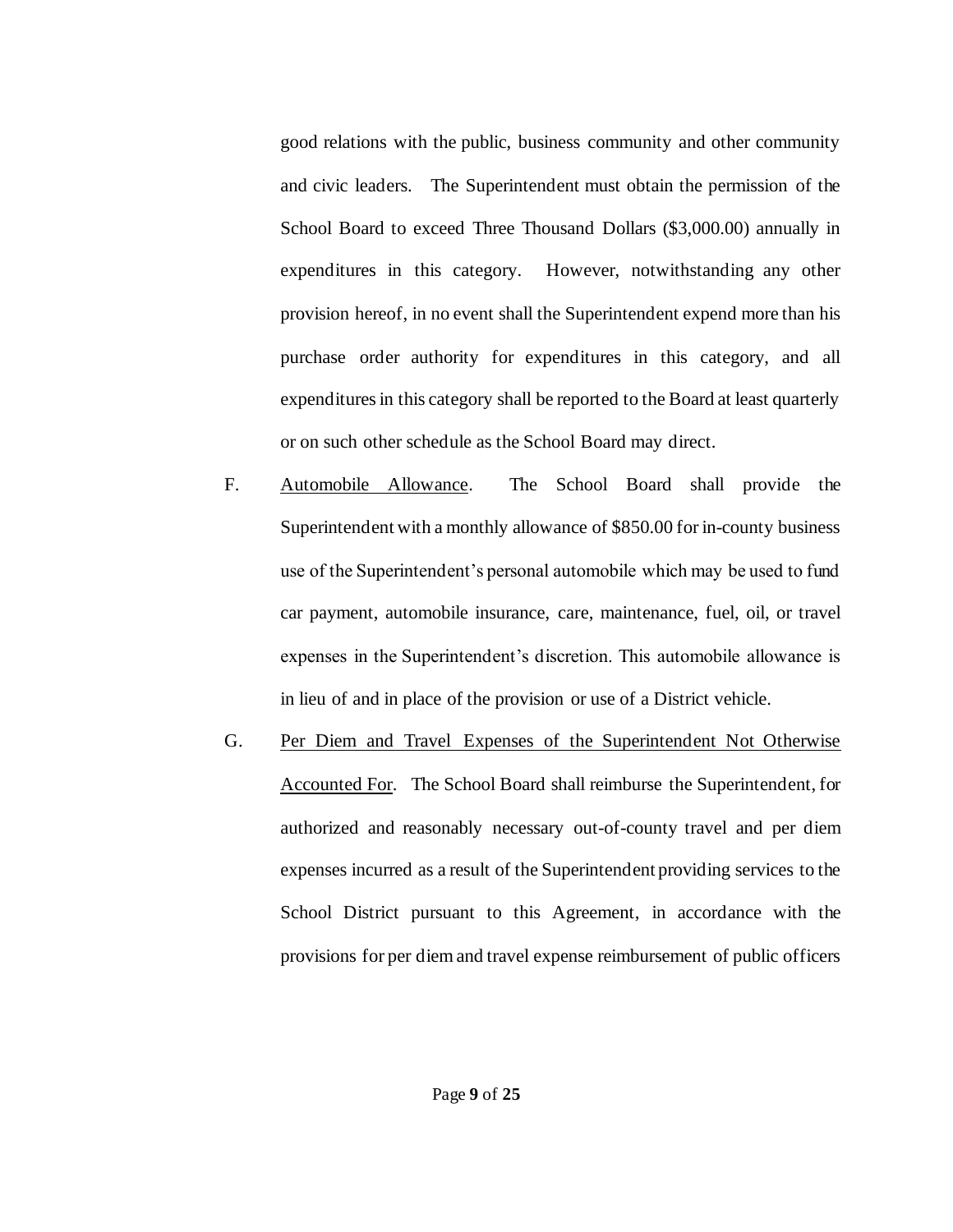set out in Section 112.061, Florida Statutes, as it may be amended, and Chapter 112, Florida Statutes, generally.

- H. Leave. Vacation and other leave (including sick leave) shall be the same as for other twelve (12) month administrative employees of the School District.
- I. Terminal Pay. Upon termination of employment the Superintendent shall receive in lump sum his lawfully allowed "Terminal Pay", pursuant to applicable state law, and subject to then existing School Board policies or rules, and subject to the limitations in Sections 1012.61 and 1012.65 Florida Statutes, as the same may be amended. This lump sum payment shall be in addition to any other amount payable to the Superintendent upon termination of employment under this Agreement, including accrued and unpaid business expense reimbursement. It is specifically understood and agreed that the computation of terminal pay for the Superintendent shall be done under the same rules, limitations and policies as govern other School Board employees.
- J. Disability or Death.
	- 1. Termination for Disability. The School Board shall have the right to terminate the Superintendent's employment under this Agreement in the event of his disability to perform fully his duties.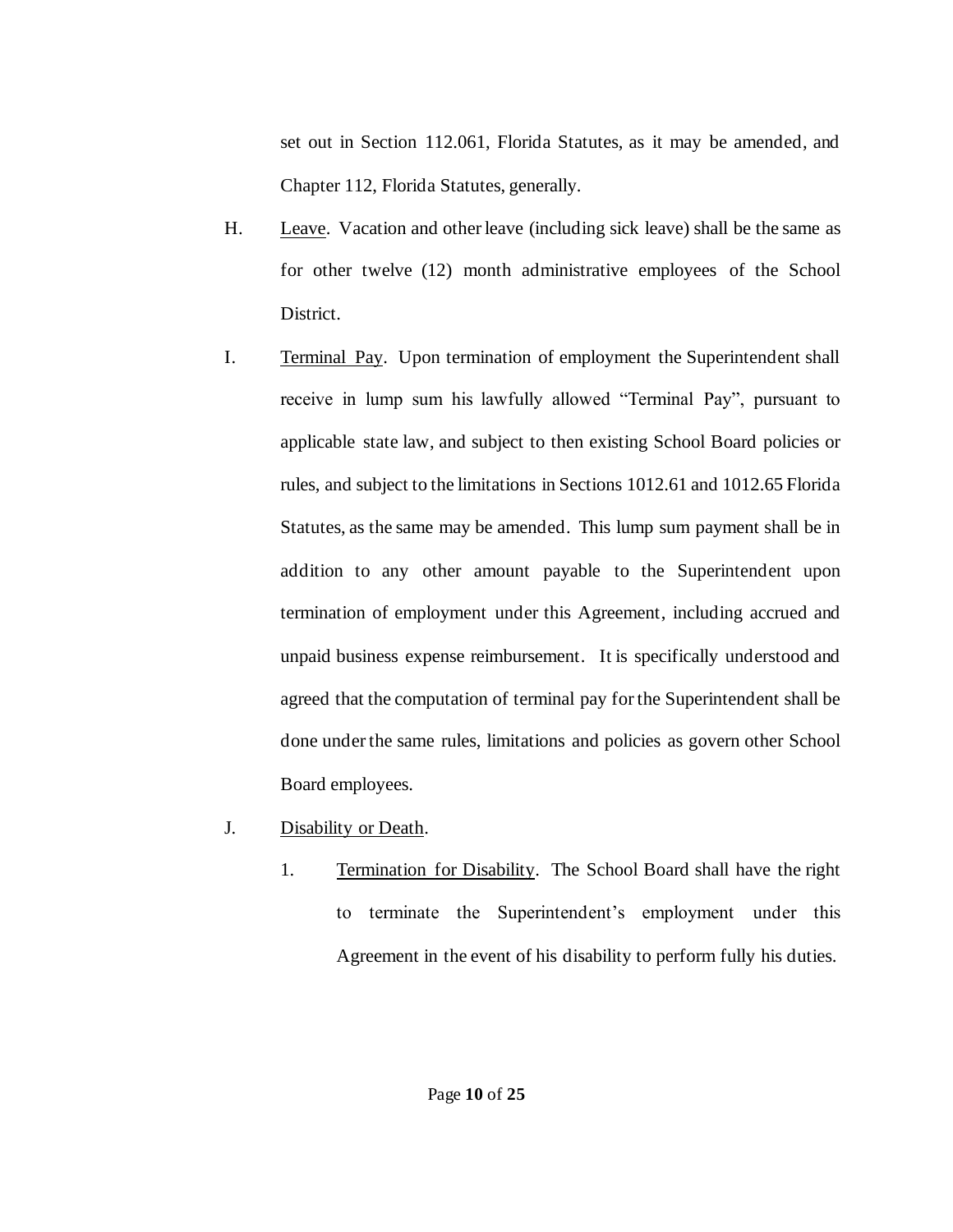- a. The School Board shall pay up to Five Thousand Dollars (\$5,000.00) annually toward the premium for a disability policy of insurance that insures the Superintendent from and against disability that prevents him from performing the responsibilities of his job as Superintendent of Schools. The disability policy of insurance shall be procured through the School Board's then existing benefits plan available to all employees. The disability policy will provide as a benefit at least sixty percent (60%) of the base salary on a monthly basis up to a maximum amount specified in the policy.
- b. Superintendent agrees that the School Board shall have the sole discretion to decide upon a termination for disability and said determination shall be based on a Florida licensed medical doctor determination of disability and inability to perform the essential requirements of the job. In the event of such termination, the Superintendent waives all right to contest or challenge the School Board's decision in that regard.
- 2. Payment in the Event of Death. In the event of the death of the Superintendent during the term of this Agreement, the School Board shall pay to his surviving spouse, if any, or if the Superintendent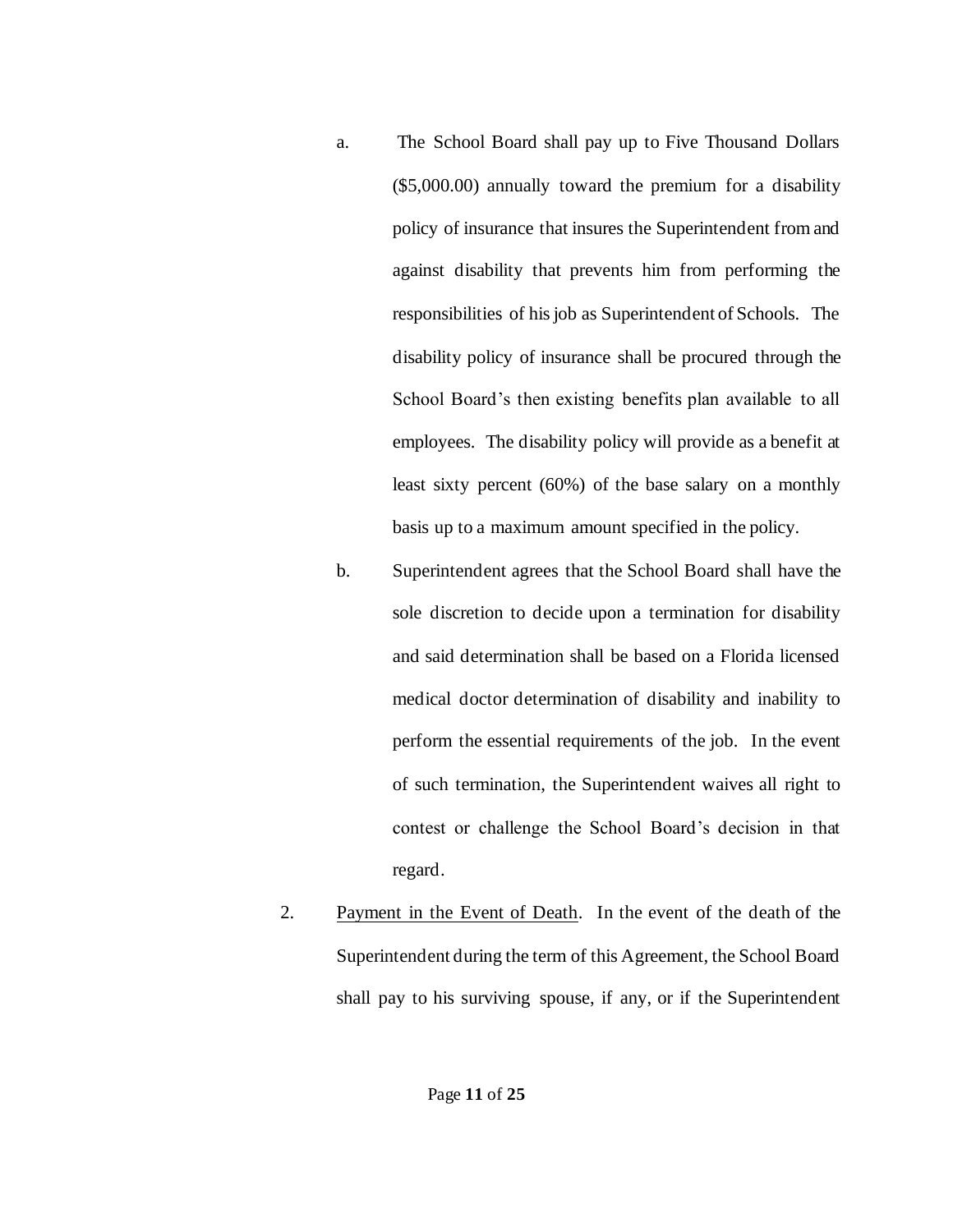does not have a surviving spouse, to the estate of the Superintendent, all of the Superintendent's salary to which he was entitled through the date of his death, including any Terminal Pay amount to be paid as provided for in sub-paragraph IV.I, payable within one month of the date of his death.

- K. Other Benefits Not Specifically Mentioned in this Agreement. The Superintendent is eligible to participate in other benefits that are afforded twelve (12) month administrative employees of the School District, under the same terms and conditions as other administrative employees, including but not limited to life insurance and participation in the health plan. The Superintendent shall also be eligible to exercise any retirement option available to other administrators of the School District. If the Superintendent retires from the School District, the Superintendent shall retain the right, under the same eligibility requirements as other employees, to participate in such School District group insurance plans as are in effect at such time, if any, which participation shall be at no expense to the School Board.
- L. Budgetary Process. Nothing herein precludes the Superintendent from requesting that the School Board, through the budgetary process, include additional line items and/or authorization for expenditures as he shall deem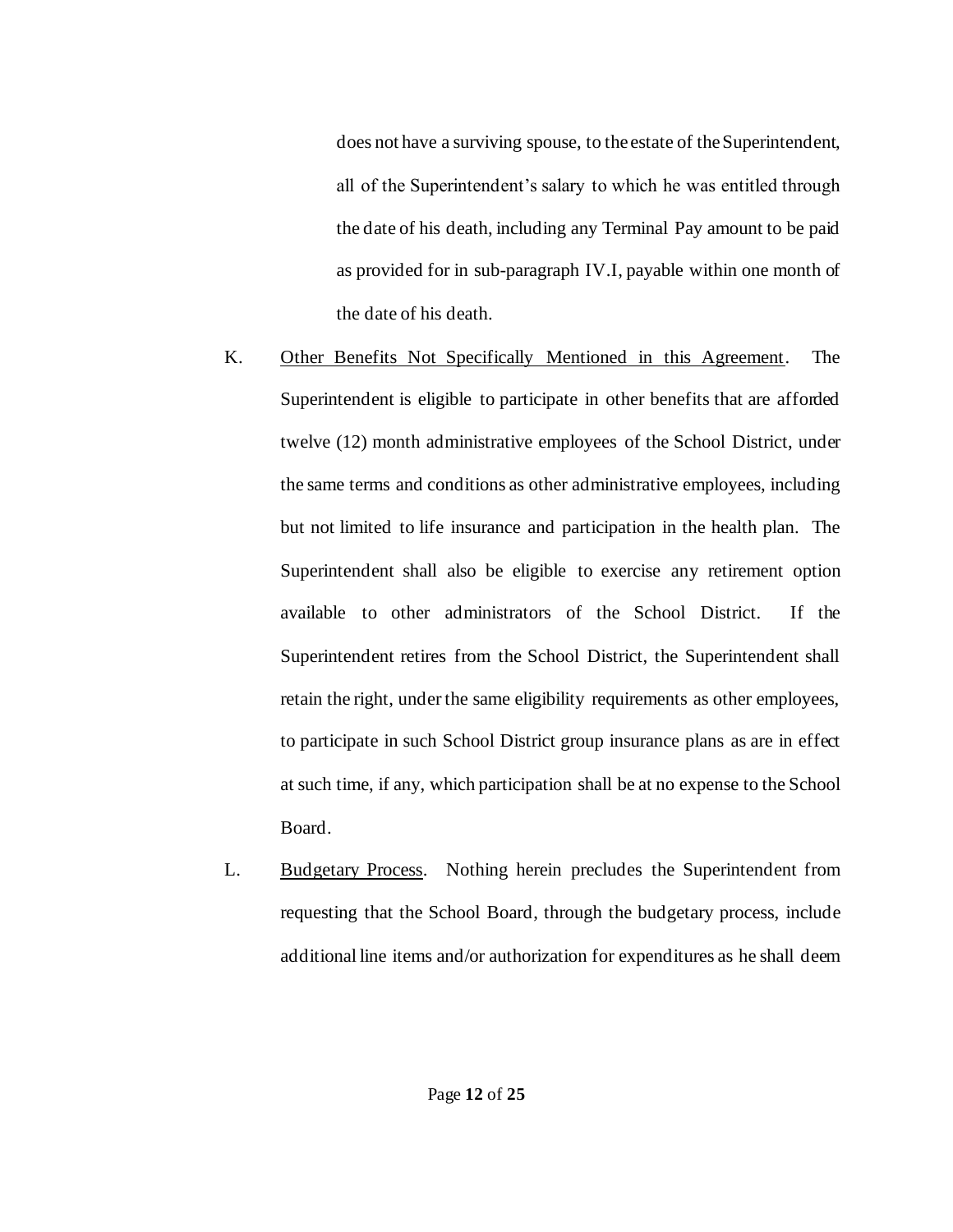reasonably necessary or appropriate for the operation of his office or the school system.

- M. Temporary Housing/Relocation Expenses. The School Board shall fund up to \$10,000.00, or actual expenses, whichever is less, as a temporary housing allowance from December 2, 2019 through May 31, 2020. The School Board shall also fund up to \$10,000.00, or actual expenses, whichever is less, for relocation expenses of the Superintendent. This relocation expense allowance shall expire on June 30, 2020.
- N. Professional Associations. The School Board shall pay for membership, conference expenses, and reasonable travel expenses of the Superintendent for participation in the American Association of School Administrators and the Florida Association of District School Superintendents.
- O. Technology. The School Board shall provide and pay the associated monthly charges for the technology reasonably necessary to carry out the duties of the Superintendent, including a cellular phone, tablet and laptop.

## V. **Agreement Renewal.**

Commencing on June 30, 2022, and on or before June 30 of each year during the term of the Agreement, the School Board will decide whether to extend the term of this Agreement as follows: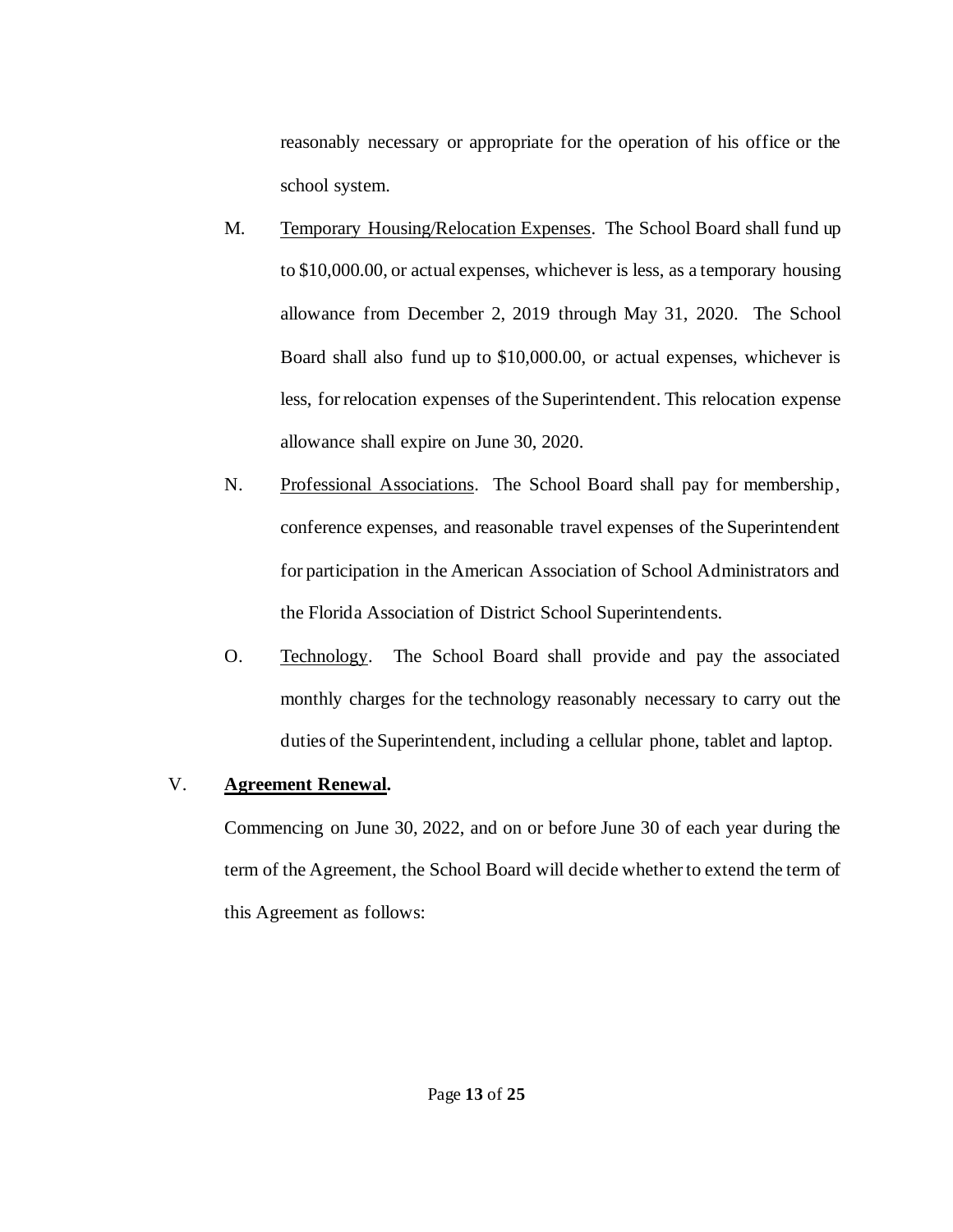- A. Taking no action, in which event the term of this Agreement shall be automatically extended by one additional year beyond its then current term; or
- B. Taking action to extend this Agreement for one or more additional years beyond its then current term; or
- **C.** Taking action declining to extend this Agreement beyond its then current term.

## VI. **Termination of the Agreement.**

A. Termination of the Agreement without Cause. Notwithstanding any other provision of this Agreement, the School Board reserves the right, at any time during the term of this Agreement or any renewal or extension thereof, in its sole discretion, to terminate this Agreement and the Superintendent's employment without cause. However, if the Superintendent is terminated and released from this Agreement and this Agreement is thereby terminated pursuant to this provision, then the Superintendent shall receive his terminal pay calculated as for any 12 month administrative employee pursuant to paragraph IV.I. hereof, plus his base salary only, without any other benefits, including monetary benefits, for a period of twenty (20) weeks from the date of the School Board vote to terminate pursuant to this provision, payable in accordance with the normal payroll schedule. The Superintendent agrees that the School Board shall have the sole and absolute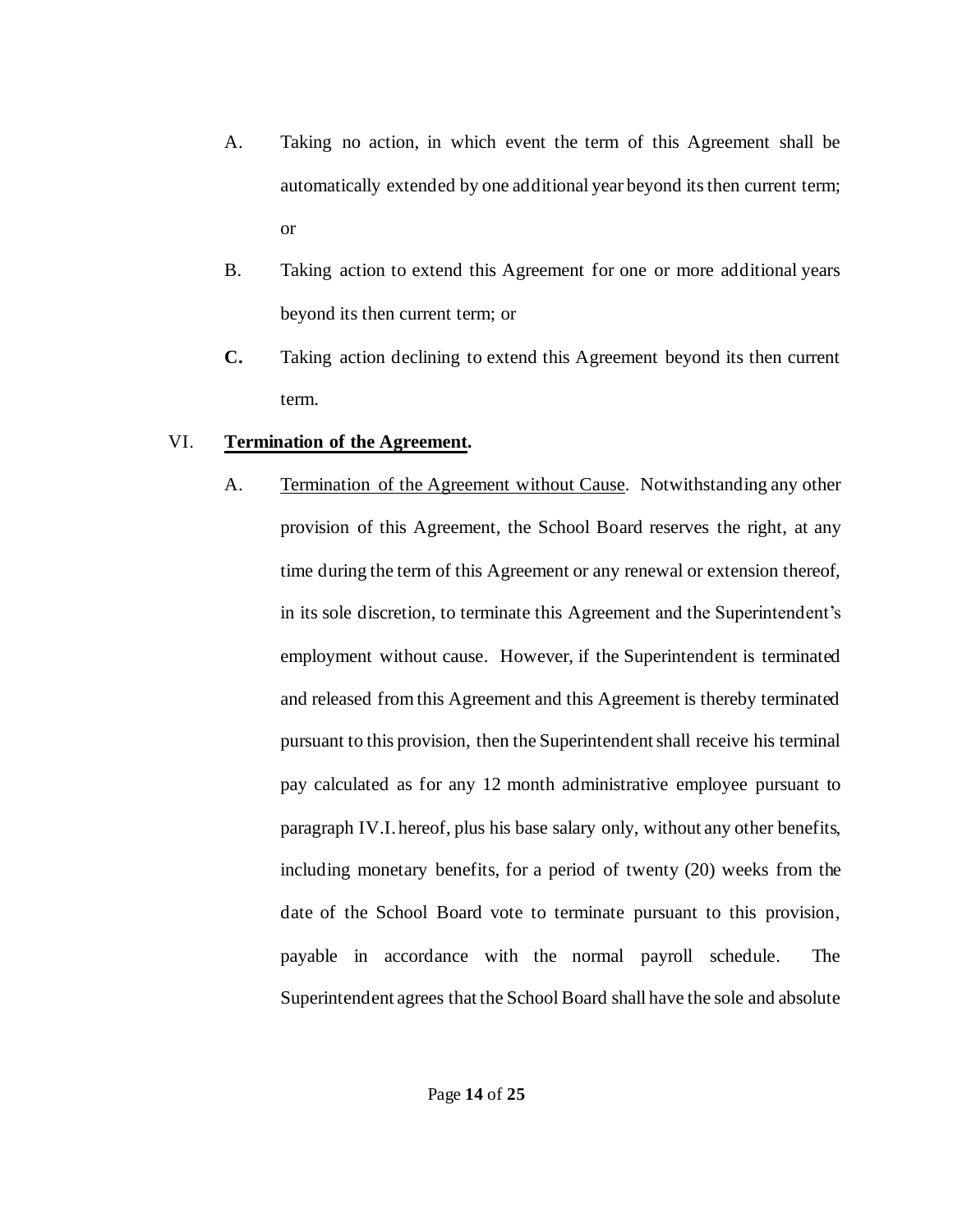discretion to decide upon such termination under this paragraph and that in the event of such termination, the Superintendent waives all rights to contest or challenge the School Board's decision and will accept the payments provided in this paragraph in full satisfaction of the Board's obligations under this Agreement and in full release of any and all claims against the School Board under this Agreement. Nothing herein prevents the School Board and Superintendent from negotiating a lump sum payment in lieu of the periodic payments provided for herein.

- B. Termination for Cause. The School Board may terminate for cause in accordance with the following procedures:
	- 1. The School Board may terminate for cause at any duly conducted meeting, provided however, that no action will be maintained to terminate the Superintendent for cause without first giving the Superintendent thirty (30) days prior written notice of the cause and an opportunity for the Superintendent to cure such cause by initiating corrective action in good faith regarding the cause specified in such notice within said thirty (30) day period of time. The term "cause" as it is used in this Agreement shall mean any material breach of this Agreement, violation of any requirement or provision of Florida Statutes, School Board policy or clearly established case law, a failure to meet or make reasonable progress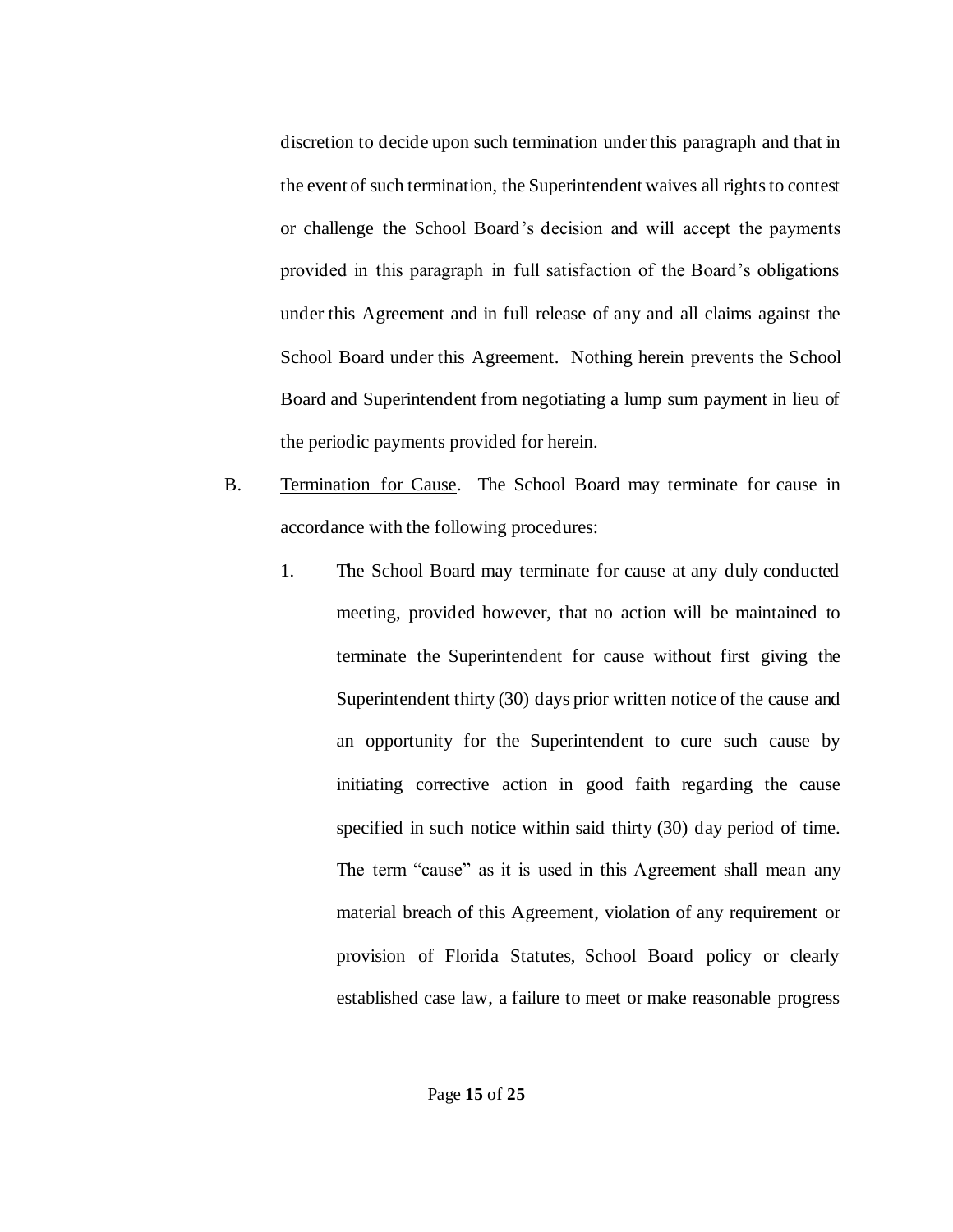to the meeting of annual goals to the meeting of the annual goals established pursuant to paragraph VII of this Agreement, a failure to perform the duties of the office as provided by law of this Agreement, failure to follow the direction of the collective School Board acting in accordance with law, and/or any matter that would be a basis for termination for cause that would apply to other instructional personnel of the School District as specified in Section 1012.33, Florida Statutes, as the same may be amended from time to time.

- 2. However, the Superintendent will not receive an opportunity to cure if the cause is any act or matter that would be sufficient to terminate the employment of a member of the administrative or instructional staff or for any of the grounds mentioned as a basis for possible suspension or dismissal in Section 1012.33, Florida Statutes, as it may be amended from time to time. If the School Board terminates the Superintendent for cause, the Superintendent's sole legal remedy is an action in the court of appropriate jurisdiction and venue.
- 3. If the Superintendent is terminated for cause and a court of appropriate jurisdiction fails to reverse that decision the Superintendent shall not receive the twenty (20) weeks base salary provided for in paragraph VI.A. hereinabove. However, if a court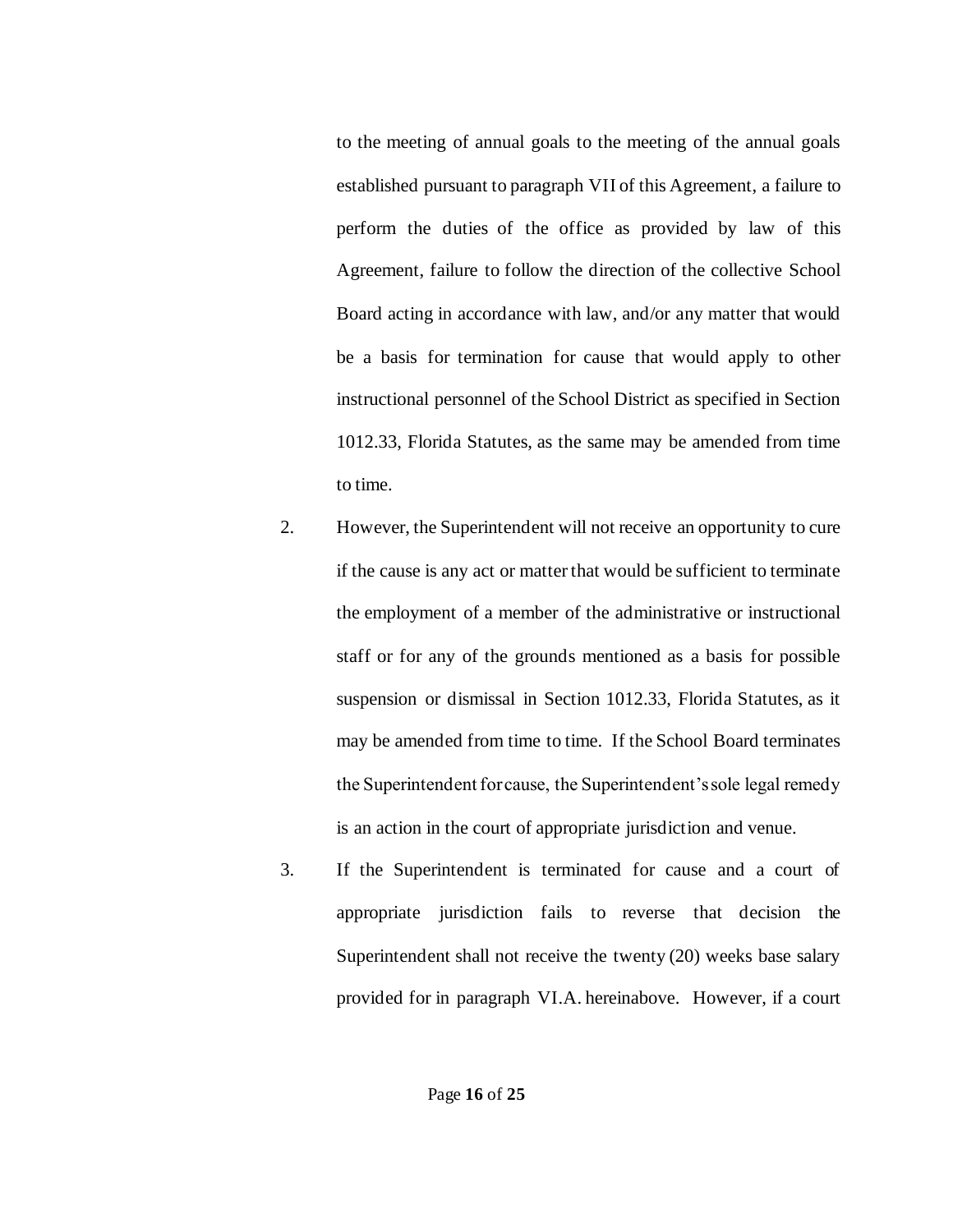determines that the School Board did not properly terminate the Superintendent for cause, the parties hereby agree that such termination from employment will be deemed a termination without cause pursuant to the provisions of paragraph VI.A. above, and the Superintendent will be entitled to the twenty (20) weeks of pay and terminal pay in accordance with the provisions of said subparagraph. Accordingly, the actual damages to be suffered upon a breach of the Agreement are not reasonably ascertainable by the parties at this time, and the parties agree that a reasonable amount of damages upon a breach by the School Board for failure to properly terminate the Superintendent for cause is twenty (20) weeks of pay and terminal pay under this Agreement, and that said amount is not a penalty.

- 4. If the Superintendent is terminated for cause, the Superintendent shall be entitled to no further compensation under this Agreement except terminal pay in accordance with sub-paragraph IV.I.
- C. Superintendent Termination of Agreement.
	- 1. If the Superintendent decides to apply for any employment position outside the jurisdiction of the School Board, the Superintendent shall, prior to applying for the employment position, provide written notice to the School Board of the intended employment application.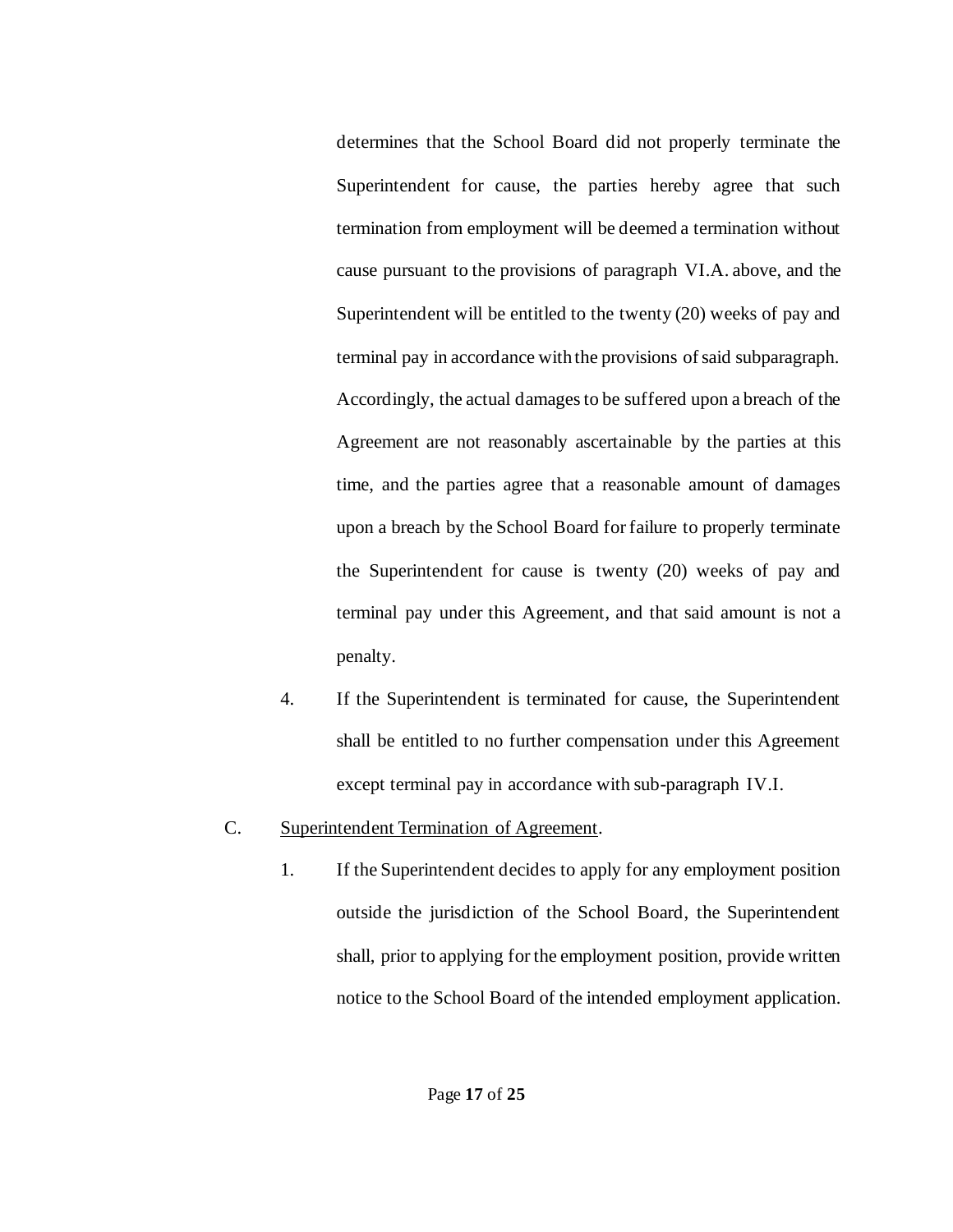- 2. If the Superintendent decides his employment as Superintendent shall end, the Superintendent shall provide at least thirty (30) days' advance written notice to the School Board, and the Superintendent shall only receive payment under this Agreement for the balance of his base salary and benefits for the actual days he is performing duties as Superintendent and not for the remainder of the term of this Agreement. In the event the School Board breaches the Agreement, the Superintendent may terminate the Agreement immediately.
- 3. If the Superintendent fails to comply with the notice provisions in this subparagraph, the Superintendent agrees to pay to the School Board the value of any accrued terminal pay benefits as defined in paragraph IV.I., up to a maximum of Ten Thousand Dollars (\$10,000.00), with said sum being withheld from final monetary payments or otherwise paid by the Superintendent until the full cost is paid to the Board.
- 4. The payment which might be owed by the Superintendent pursuant to this section will not be owed if the Superintendent resigns after having been given notice of the School Board's intention to terminate his employment, without cause or for cause, nor with those payments be due if the Superintendent resigns his employment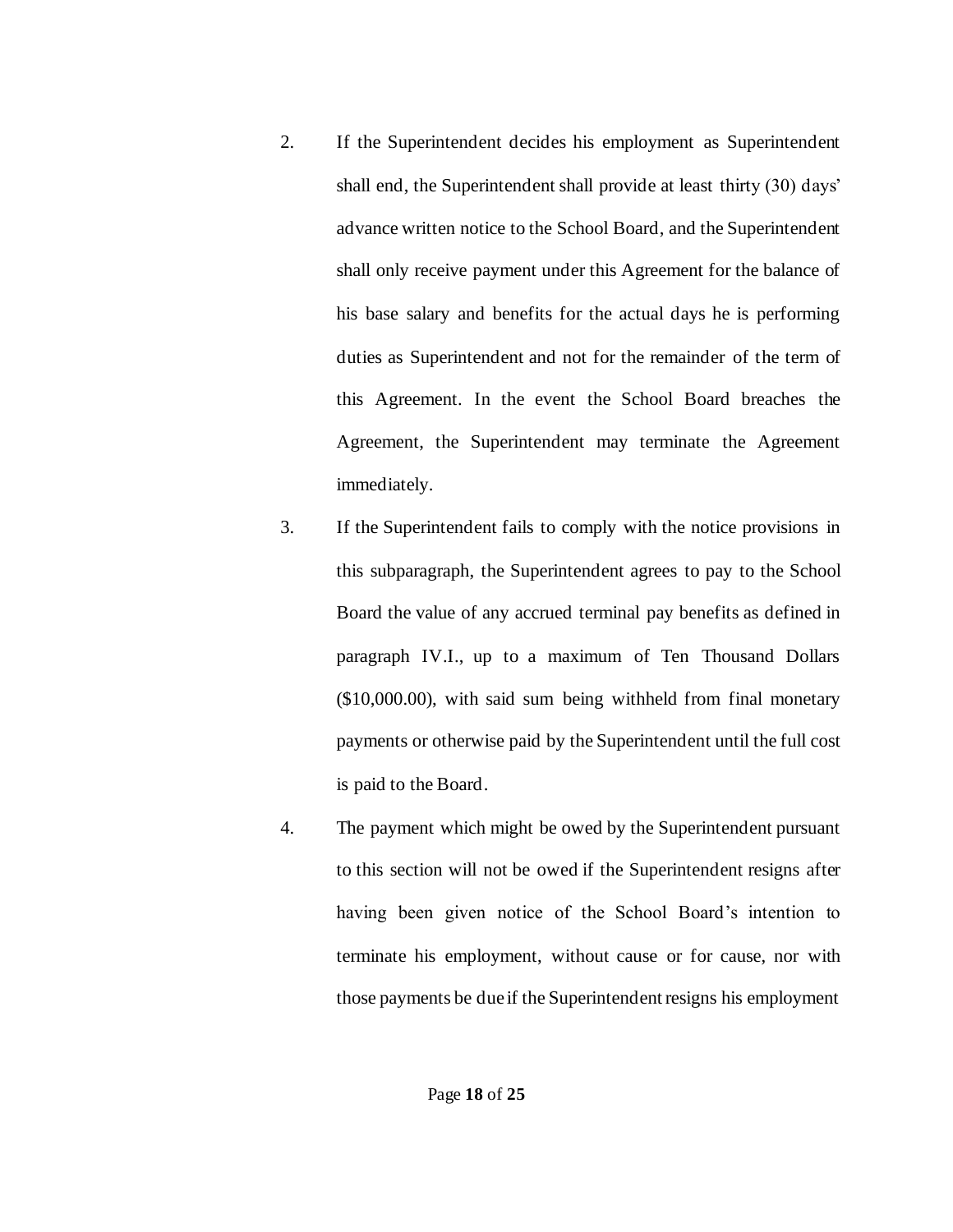on account of any material breach of this Agreement by the School Board.

#### VII. **Goals; Evaluations; Board Member Discussions and Board Action.**

- A. Goals. On an annual basis, no later than the first available meeting in August in each year, the School Board and the Superintendent shall mutually establish measurable goals for achievement by the Superintendent. If the goals are not mutually agreed, the goals shall be established by the School Board unilaterally. These measurable goals shall be assessed, beginning upon the completion of the first full fiscal year of employment, and annually thereafter, for purposes of negotiating increases in base salary, if any.
- B. Annual Evaluation. Before the first day in August of each year during the term of this Agreement, the Superintendent shall report to the School Board his progress in meeting goals and performance objectives established as provided under sub-paragraph A, above, and such matters as he deems relevant to his performance under this Agreement. During the two-week period following delivery of the Superintendent's progress report, the School Board shall review with the Superintendent his progress in meeting the goals and objectives, and the working relationships among the Superintendent, School Board, faculty, staff, and community. Each individual member of the School Board may prepare and present a written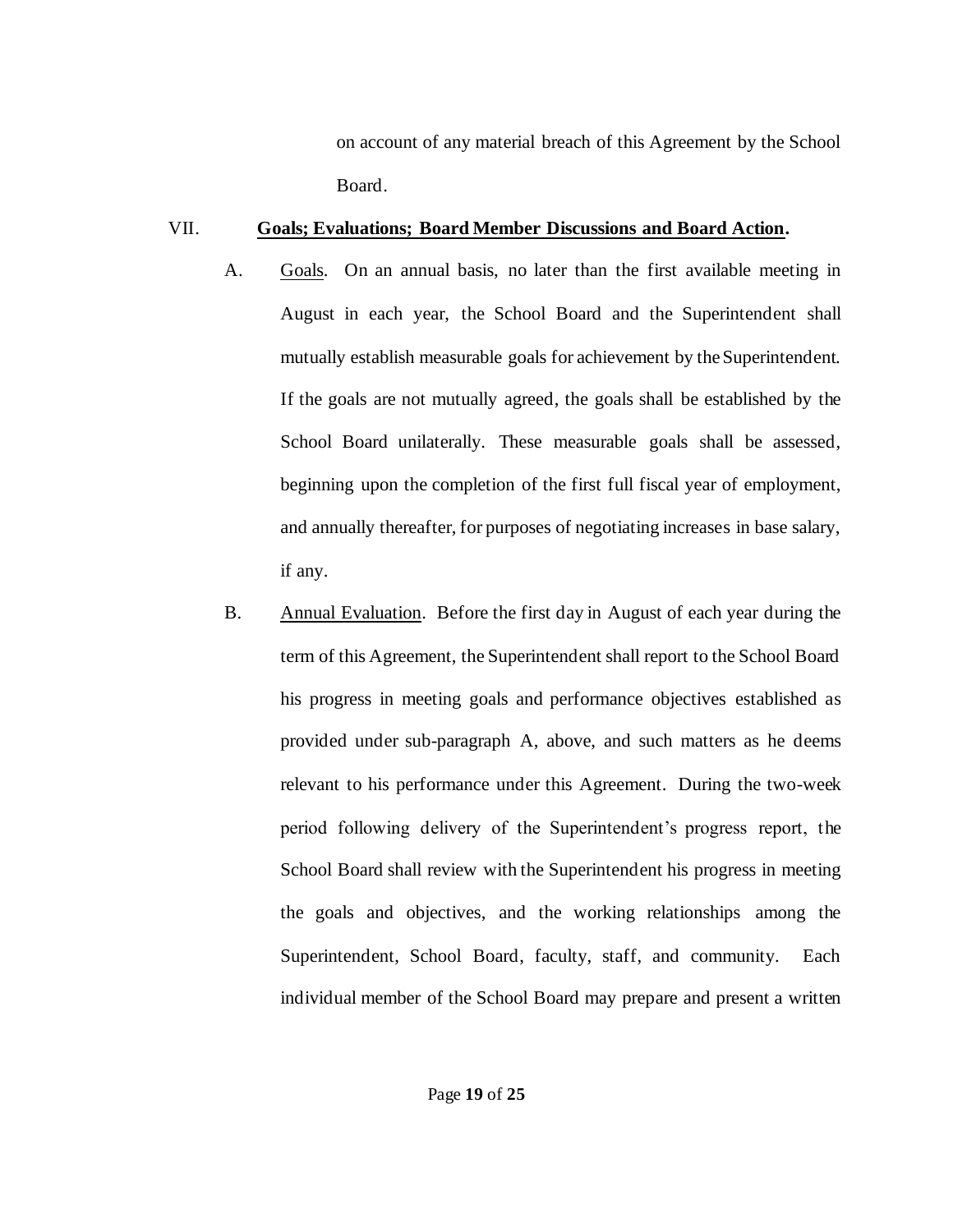or oral evaluation of the Superintendent's performance. Also the annual evaluation of the Superintendent's performance may include a formal evaluation procedure and form as may be mutually agreed upon by the School Board and the Superintendent. If agreement on the form for the evaluation is not mutually agreed, then it shall be as established by the School Board unilaterally. Any evaluation by a School Board member, whether written or oral, which indicates that the performance of the Superintendent has not been satisfactory overall shall include in writing the incidents or areas of unsatisfactory performance. The Superintendent shall be entitled to present a written response to any written unsatisfactory evaluations or evaluations which indicate a need for improvement. Thereafter, the School Board shall place the Superintendent's annual evaluation on a School Board meeting agenda for action no later than August 30 of each year. In the sole discretion of the School Board, the completion of the annual evaluation process may be extended in order to allow for the School District to receive the results of annually administered tests and assessments, and/or annually announced grades and results that are issued by the State or Federal Departments of Education, including statewide assessment results, and grades for individual schools. A delay in the receipt of such data or other good cause, as determined by the School Board in its sole discretion, may delay the completion of the evaluation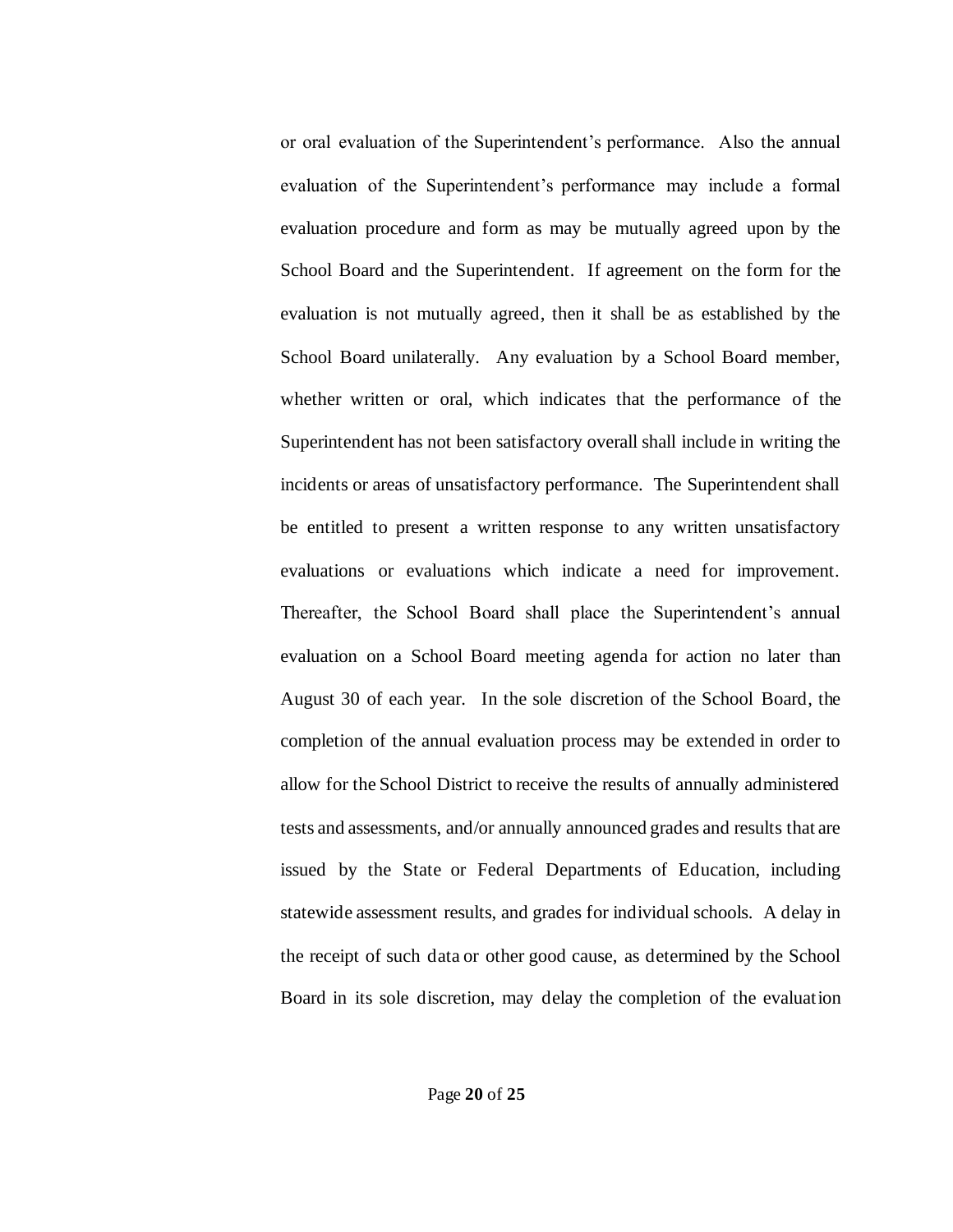process beyond the start of the next school year. If there is such delay, then any compensation which the School Board may determine shall be retroactive to the beginning of the fiscal year.

C. Procedure for Discussion with School Board Members. Each School Board member may meet individually with the Superintendent subject to applicable law and legislation relating to open government to discuss how the particular board member views the performance of the Superintendent and his progress in light of School Board policy decisions and objectives. Such meetings shall consist of full, frank and honest exchanges, but shall not involve the discussion of any matter that is prohibited by law to be discussed in such private meeting. Without limitation, the Superintendent will not discuss with any School Board member, individually, any matter related to how another School Board member views any topic, nor shall any School Board member and the Superintendent act as a conduit for any other School Board member during the course of any such discussion. The purposes of these individual meetings may include the individual School Board informing the Superintendent how the individual Board member views the performance of the Superintendent or for the Board member to inform the Superintendent regarding matters of District business.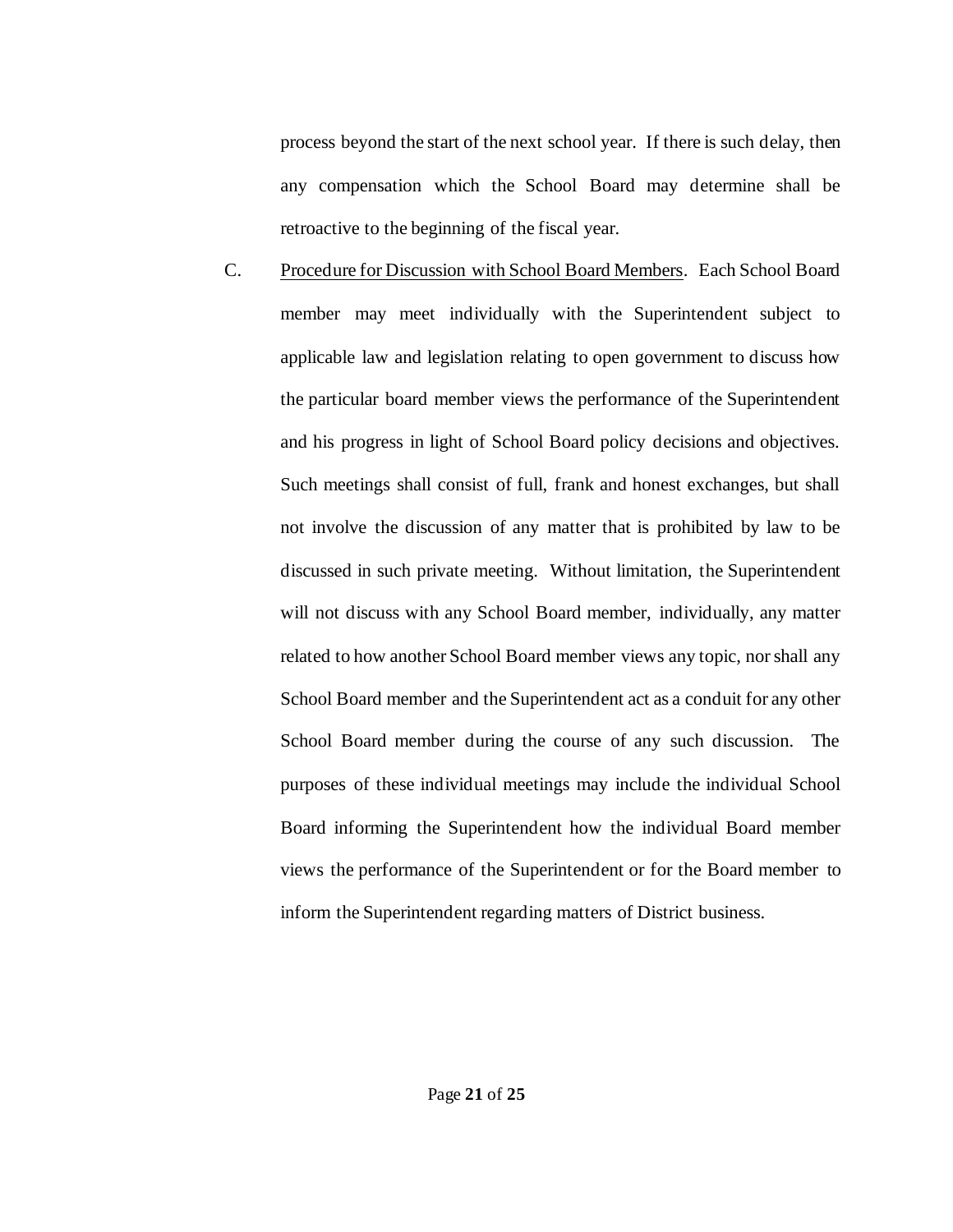#### VIII. **Board/Superintendent Communication and Work Relationship**.

No later than February 1, 2020, and periodically thereafter, the School Board and the Superintendent shall meet in order to establish processes and procedures for how they will communicate with one another and work together. The Superintendent shall, consistent with the Public Records Act (Chapter 119, Florida Statutes), and the Sunshine Law (Section 286.011, Florida Statutes), keep the individual School Board members informed of matters that are material and significant in the reasonable discretion of the Superintendent. Board members individually may not take action on behalf of the School District. Therefore, the members of the School Board will promptly refer to the Superintendent for his study and recommendation, criticism, complaints and suggestions called to the attention of individual members of the School Board. Additionally, to the extent reasonably possible, the School Board as a body corporate will refer to the Superintendent for his study and recommendation, criticisms, complaints and suggestions called to the attention of the School Board so that the Superintendent may make his professional recommendations before the School Board takes action with respect to such matters.

### IX. **Indemnification**.

To the extent allowed by law, the School Board will defend, hold harmless and indemnify the Superintendent against any and all civil demands, claims, suits, actions, and legal proceedings brought against the Superintendent individually or in his capacity as agent or employee of the School Board that may arise while the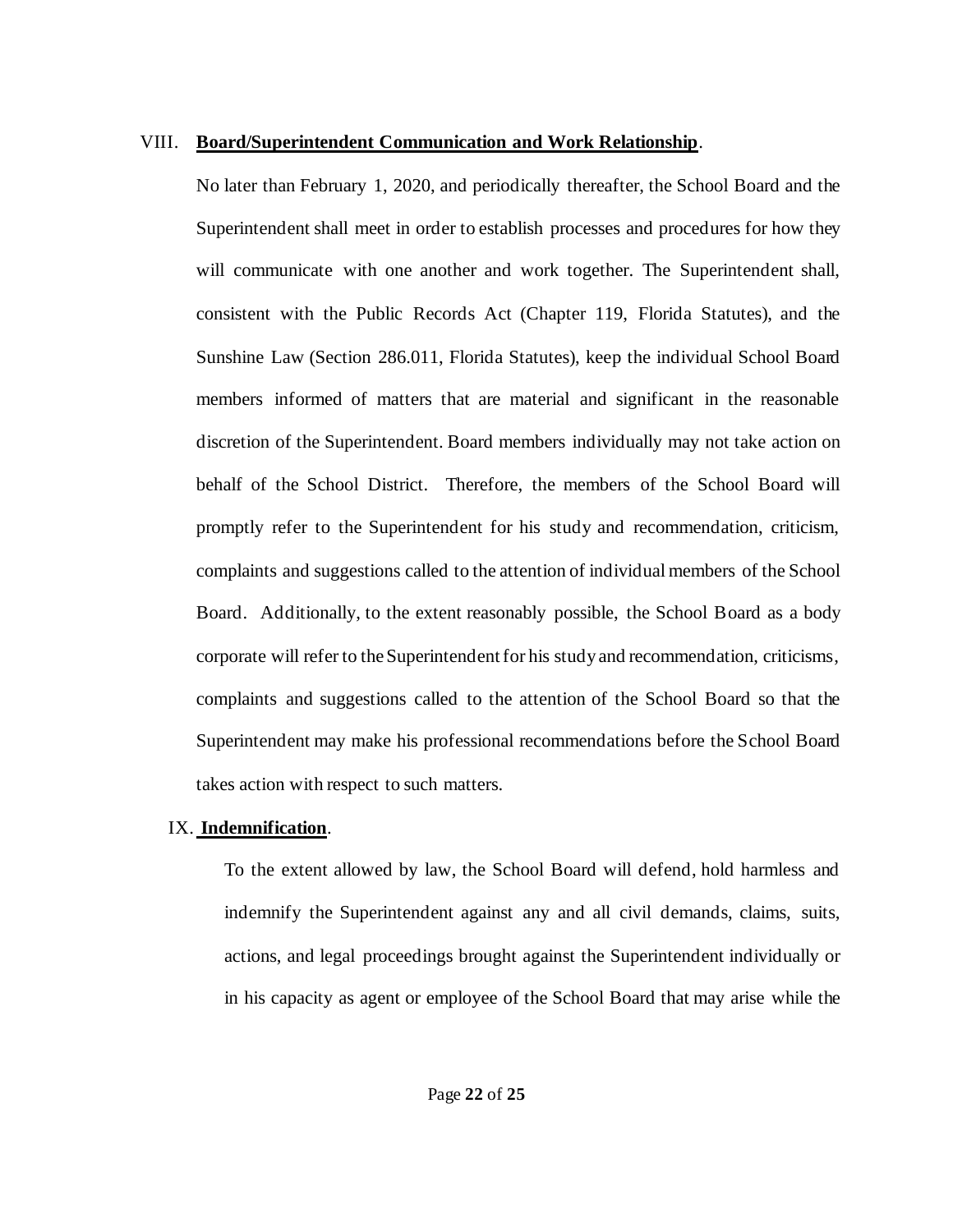Superintendent is acting within the scope of his employment and is not acting in bad faith or with malicious purpose or in a manner exhibiting wanton or willful disregard of human rights, safety, or property; and further, criminal litigation shall not be included in this indemnity clause. This clause shall be interpreted and construed in a manner not inconsistent with Florida Statutes governing the indemnification of School Board employees. No School Board member shall be personally liable to the Superintendent for any cost, expense, fee or judgment arising from matters described in this paragraph.

#### X. **Applicability of School Board Policy and Florida Law.**

The Superintendent shall be bound by all policies of the School Board and shall faithfully enforce, administer and abide by the same. Additionally, the Superintendent is bound by the Code of Ethics for Public Employees and Officers in Florida and all other laws of Florida that relate to the operation of the School District and the performance of his duties.

### XI. **Annual Physical Examination**.

Once each year during the term of employment under the Agreement, including any renewal, the School Board shall pay for a complete physical examination of the Superintendent by a primary care physician who is a participant of the School District's health network. The Superintendent agrees to undergo such an annual physical examination. The results of such examination shall be given to the School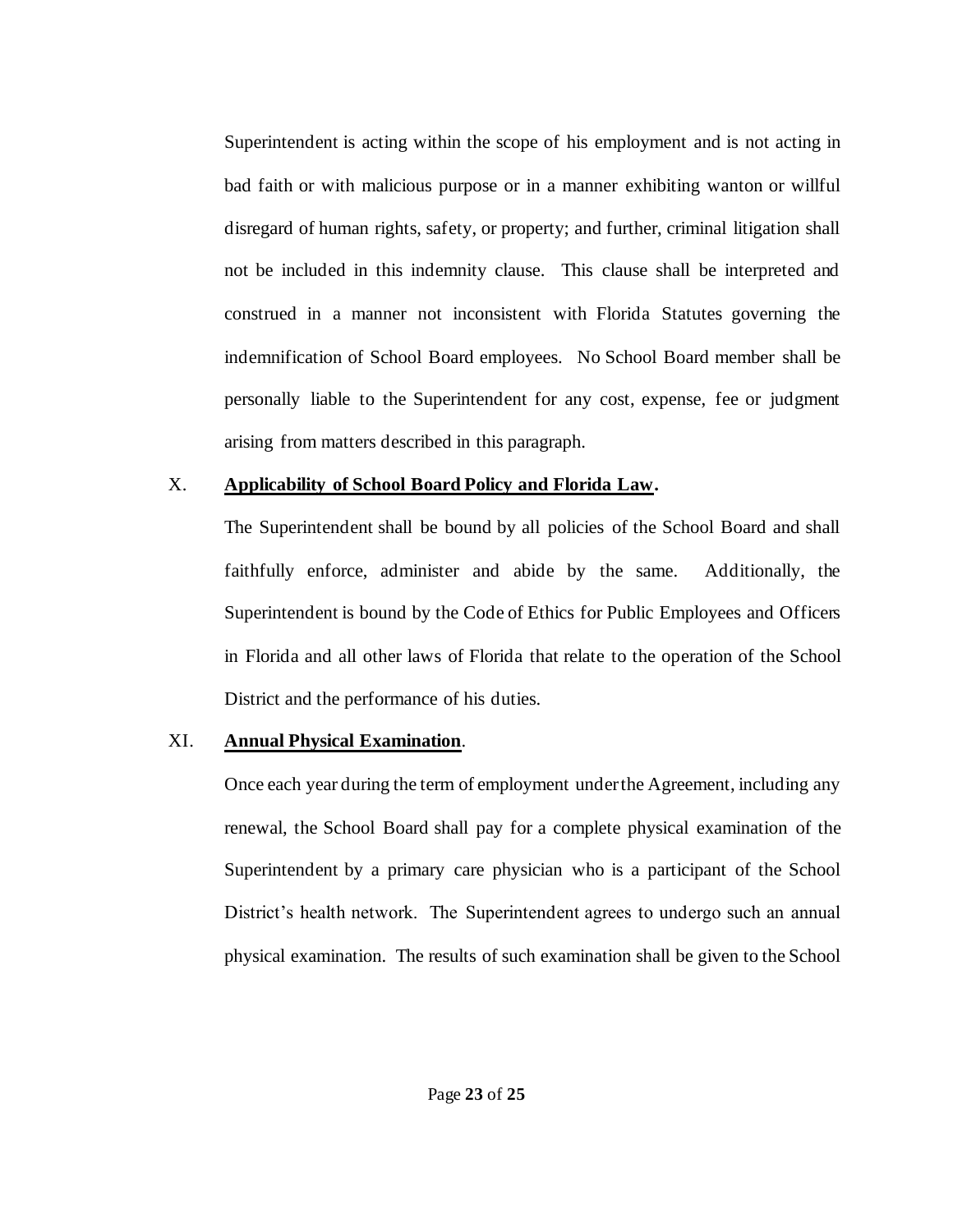Board, prior to the evaluation process in paragraph VII.B., by the examining physician in the following form:

"In my opinion, based upon a complete physical examination of David K. Moore, Ed.D, he is (is not) physically capable of carrying out the duties of Superintendent."

(Signature of Physician)

## XII. **Severability.**

If any of the provisions of this Agreement are held invalid it shall not affect the validity or enforceability of any other provision, and the invalid provision shall be deemed severed from the remainder of the Agreement, and the remainder of the Agreement shall be fully enforceable.

## XIII. **Amendments.**

This Agreement embodies the entire Agreement between the parties and all prior negotiations and understandings, whether written or oral, are deemed to be merged